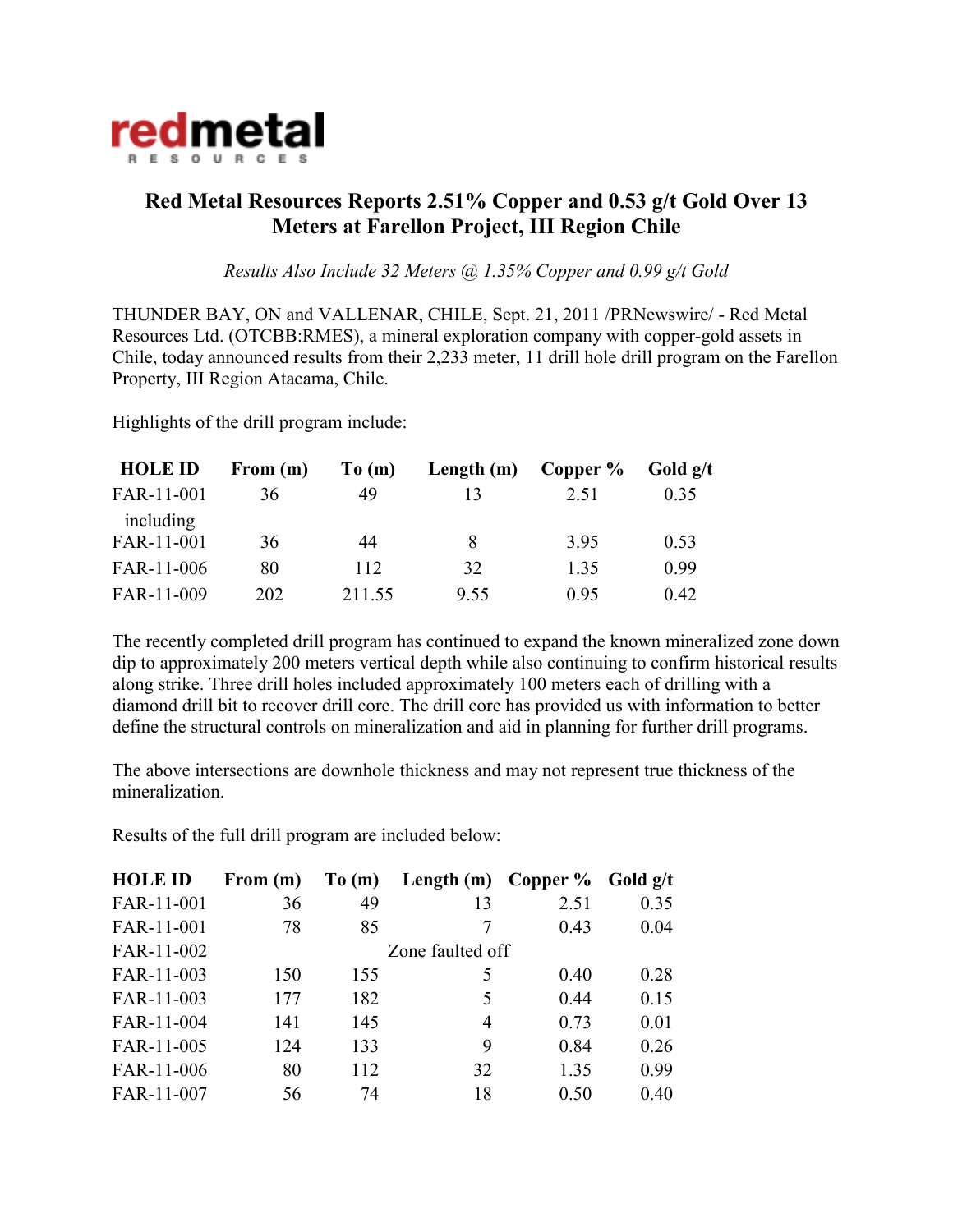| FAR-11-008 | 98     | 102.   | $\Delta$ | 0.85 | 0.26 |
|------------|--------|--------|----------|------|------|
| FAR-11-009 | 202    | 211.55 | 9.55     | 0.95 | 0.42 |
| FAR-11-010 | 179 13 | 183    | 387      | 0.50 | 0.39 |
| FAR-11-011 | 54     | 56.    |          | 0.97 | 0.48 |

Caitlin Jeffs, P.Geo., president of Red Metal Resources, said, "We are extremely encouraged by the results from this drilling program. Farellon has enormous potential and warrants further drilling to outline an initial resource estimate."

## **About Farellon Project**

Farellon is a copper-gold property in the prolific Candelaria iron oxide copper-gold belt. Previous work has outlined a 1.7 kilometer strike length of known mineralization hosted in a mineralized fault zone along strike from the historic Carrizal Alto mine.

The Farellon project consists of four mining and exploration concessions totaling 1096 hectares in the Carrizal Alto mining district located approximately 75 kilometers northwest of the city of Vallenar, 150 kilometers south of Copiapo and 20 kilometers west of the Pan American Highway. The property is easily accessible year round by dirt roads that criss-cross the property and is located close to power and water.

Red Metal last explored Farellon in the fall of 2009 with a five-hole, 725 meter, reverse circulation (RC) drill program which included results of 2.57% copper and 4.16 g/t gold over 5 meters. An RC drill program of 22 drill holes totaling 3,918 meters was completed in 1996-1997 by an Australian company. The drilling was conducted at irregular intervals along the mineralized shear and they were sampled at regular one meters sample intervals along their entire length. The drilling confirmed mineralization in the shear zone down to a vertical depth of approximately 200 meters.

Michael Thompson, P.Geo., vice president of exploration for Red Metal, the project's Qualified Person as defined in NI 43-101, has reviewed and approved the contents of this news release.

## **About Red Metal Resources Ltd.**

Red Metal Resources is a mineral exploration company focused on aggressive growth through acquiring, exploring and developing copper-gold assets in Chile. Our projects are located in the prolific Candelaria iron oxide copper-gold (IOCG) belt of Chile's coastal Cordillera, host to Freeport-McMoRan's Candelaria Mine and Anglo American's Mantoverde Mine. Red Metal is a fully reporting US public company quoted on the OTCBB under the symbol RMES. For more information, visit www.redmetalresources.com.

Except for the statements of historical fact, the information contained herein is of a forwardlooking nature. Such forward-looking information involves known and unknown risks, uncertainties and other factors that may cause the actual results, performance or achievement of the company to be materially different from any future results, performance or achievements expressed or implied by statements containing forward-looking information. Accordingly, you